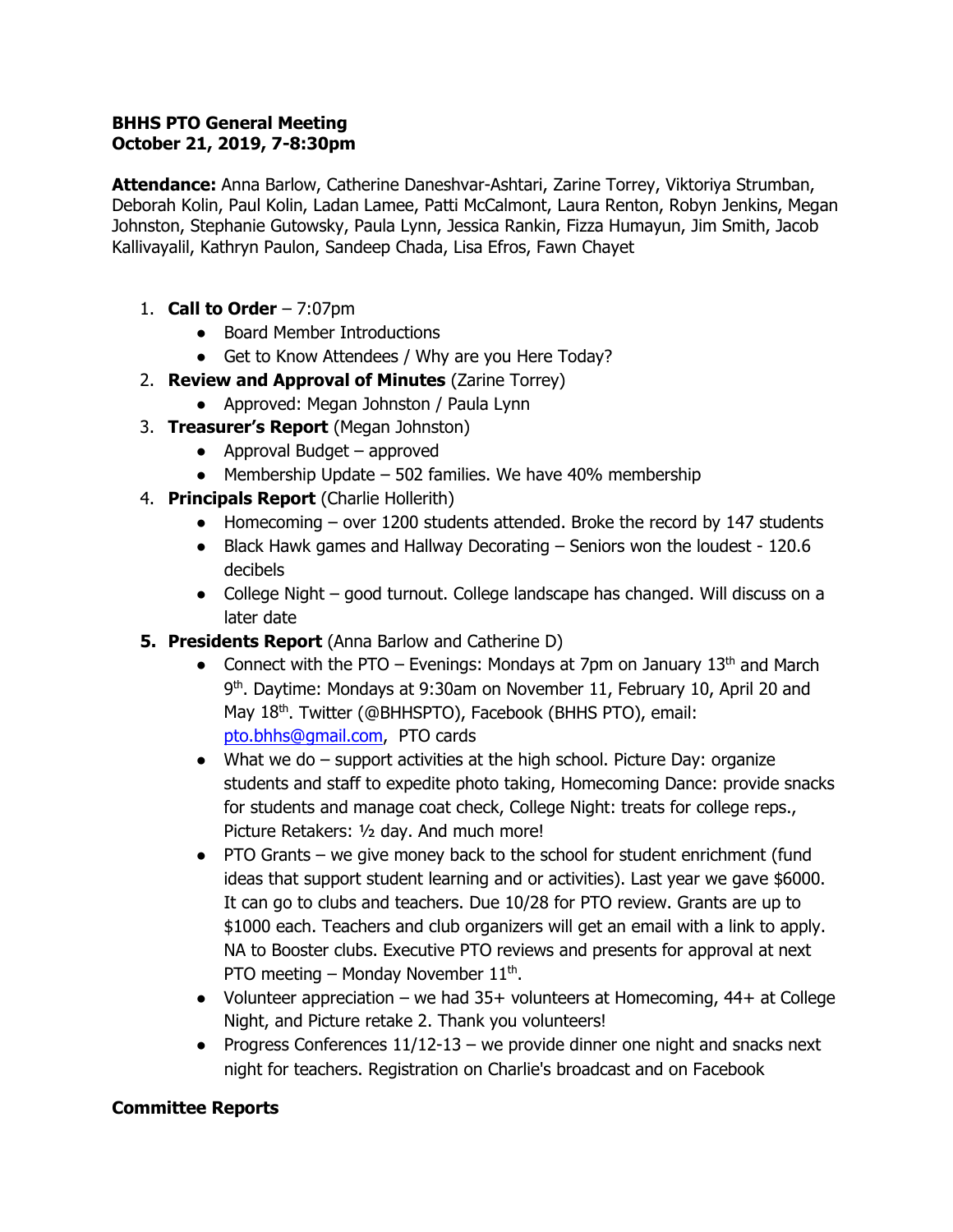# a. **Make a Difference Day** (MADD) (Laura Silberman)

- Going to Gleaners on 10/26 to sort and assemble. We are taking a bus (middle school and up from BHMS). Leaves at 8:45am and returns at 12:15pm. K-5 has to be supervised. Monetary donation and food collections welcome. Collection boxes are at each school. Signup on sign up genius to sort and assemble. Event is 9:30am – 11:30am.
	- b. **Multicultural Celebration** District wide event celebrating different cultures. Monday, March 30th. You can represent your own culture, or any culture that you would like to explore. You can sign up online or paper copies will be available at school offices. A theme will be decided in November.
	- c. **BYA** (Paul Kolin)

We are sponsoring on 10/28 from 7-9pm. Topic: Vaping – what parents and teens need to know. There will be a panel discussion. To take place at BHHS (auditorium). Students  $6<sup>th</sup>$  grade and older encouraged to attend. Real Talks student run club that we are sponsoring. First meeting November 6<sup>th</sup>. All students are welcome. Will mirror round table thoughts from UMatter. Meetings are once a month. BYA will sponsor a counselor and administration to be present. BYA will also be rolling out recognition program. More information to come. Seeking volunteers for Mentors Plus – a program to support the child through an additional positive adult role model. Questions: 248-341-5680.

# d. **Sports and Clubs Update** (Paul Kolin)

- Boys varsity tennis team won regionals and finished 7<sup>th</sup> in States. 3 boys made it to the state semi-finals
- Boys soccer made it to the District finals losing 1-0 in the finals to Clarkston
- Girls varsity volleyball won their league going undefeated in their league  $-$  playoffs start November  $4<sup>th</sup>$
- JV volleyball won the gold medal over the weekend at the Wayne State Invitational
- Equestrian went to Regionals
- Girls Varsity Cross Country went undefeated and won league title
- Girls varsity golf went to the State tournament and finished  $9<sup>th</sup>$  in the state
- Robotics hosted a girls only robotics tournament which had 32 teams
- Forensics meeting tomorrow during advisory on the  $23<sup>rd</sup>$
- Boys football won 63-31 on Senior Night
- Girls Swim and Dive team won their first tri-meet on Senior Night

# e. **Global Education Team** (GET) Anna Barlow

Unity day against Bullying. October 23rd, wear Orange Support Bullying Prevention. Laurie Renton (Reese's mom) went over the empathy and compassion. How we get the kids to be aware and be aware of you act? Global Education Team (Margaret) – students can be trained to be global champions. New program Dismantling Racism will be coming out. It's a 2 day training for parents and faculty. There is a meeting on November 7th, advanced workshop, to train 6<sup>th</sup> graders and in the Spring another workshop for 9-12 grade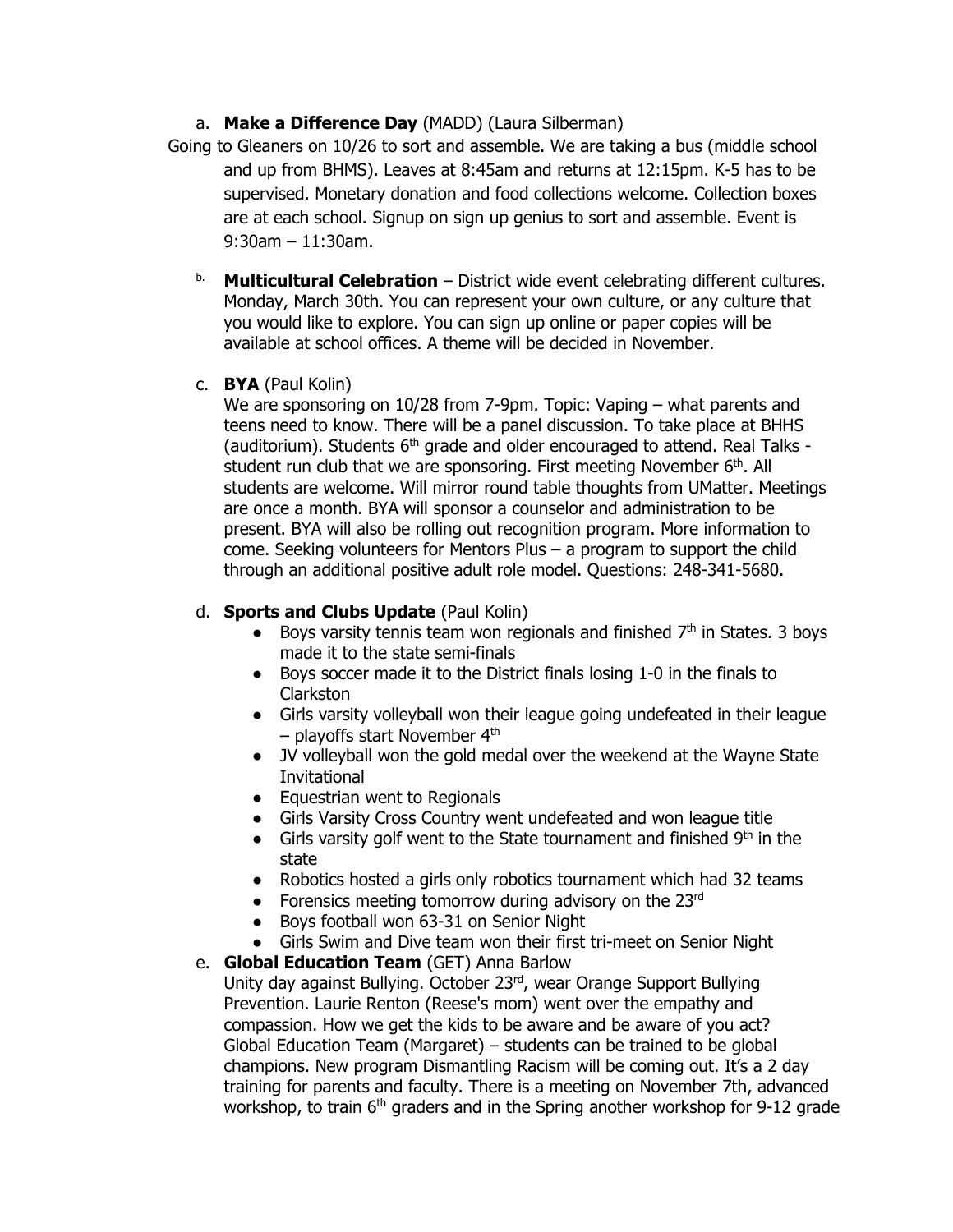to train. We look for concerns from students through talking, surveys, and incidents and look for ways that we can address them. GET team consists of administration, staff, and parents, who meet once a month to discuss school issues. GET has been established to make everyone feel included. Students who feel heard improves the atmosphere of the entire school.

#### f. **Social Media update** (Paula Lynn)

BHHS PTO please join. To be a member 1. Have a child goes to BHHS and what year they are to join the page. If you want to post, it has to be approved. Make postings short. Ok to ask any school pertinent questions.

### g. **Friends of Different Learners** (Amy Goodman)

First PAC Parent/Guardian Meeting is Tuesday October 22, 6pm at Booth. PAC invites all families whose children are currently serviced by special education to connect through upcoming events and our online community. If you would like to be involved reach out to Catherine D.

# **Guest Speakers**

- a. Dr. Aileen Myer, Administrator, Bowers Farm she joined the team this summer as an administrator and English teacher. Focusing on creating a sense of community. They had a welcome back orientation with a kick off breakfast. There are 5 staff on academics and 17 on farm side. They offer a variety of courses to utilize the farm. Synergy is how they earn their PA credit – experience horses, llamas and pigs like milking and the importance of it and the impact, pound T-post. FallFest was organized by Bowers. Celebrations: space is creating happiness, engagement – attendance and grades are good. Goals – continue to build community, partner up with farm staff and create a store and sell items to field trip parents. Will be student centered. Program is for students – nontraditional learning, for kids with attendance issues, and for kids that would be dropping out or kids that need to make up credits.
- b. Margaret Schultz, Administrator Prepare U program at BHHS. Support student's mental health. Developed by Ryan Beale a West Bloomfield graduate. 15 lessons, we purchase for all health classes. Built on a group therapy model. Not therapists. Allowing kids to talk about what they are experiencing and how they can help themselves. Lessons are videos with discussion questions. If students are in health right now, a letter went to parents on the program. Parents can watch the videos the kids saw and follow-up questions for the parents as well to bring the learning home. Parents have access for 4 years while kids are in high school. Parents can purchase if you want (online courses).

#### **Old Business**

None

#### **New Business**

Buy Tickets for the School Play!

**Adjourn**: 8:05pm